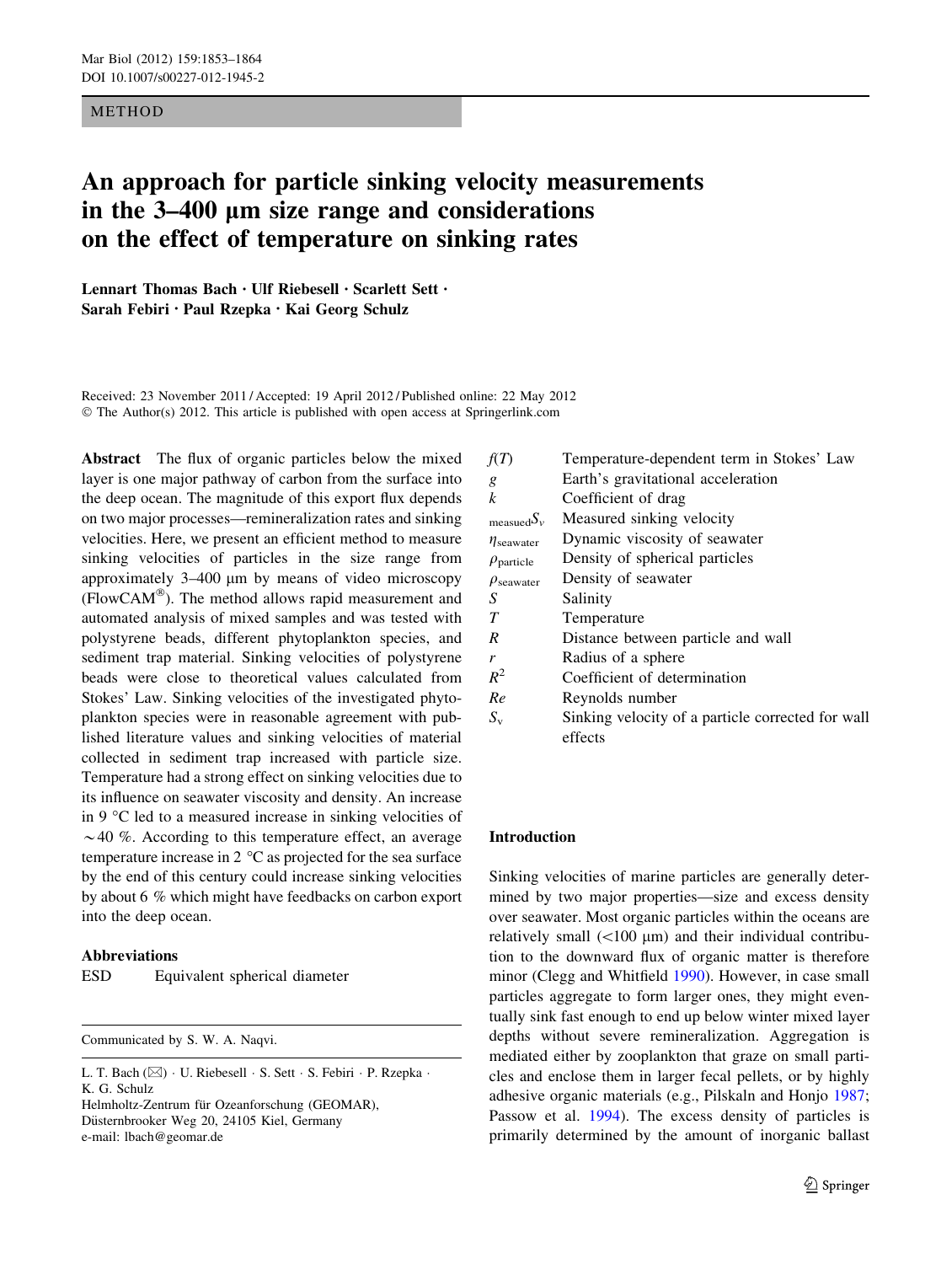<span id="page-1-0"></span>material incorporated in them. Ballast materials can be either lithogenic (e.g., dust) or biogenic (opal and calcium carbonate).

It has been hypothesized that organic carbon export into the deep ocean is tightly coupled to these ballasting materials (Armstrong et al. [2002;](#page-10-0) Francois et al. [2002](#page-10-0); Klaas and Archer [2002;](#page-10-0) but see also Passow [2004](#page-10-0)), since particles associated with them sink considerably faster than those consisting of organic matter alone (e.g., Honjo [1976](#page-10-0); Engel et al. [2009;](#page-10-0) Iversen and Ploug [2010\)](#page-10-0). Hence, a change in the ballast loading of particles may feedback on organic carbon export and consequently on atmospheric carbon dioxide levels (Riebesell et al. [2009\)](#page-11-0). In this respect, sinking velocity measurements are a key parameter in estimating organic carbon export (e.g., Feinberg and Dam [1998;](#page-10-0) Ploug et al. [2008](#page-11-0); Fischer and Karakas [2009\)](#page-10-0).

Here, we introduce an efficient method to determine sinking velocities by means of video microscopy. This approach is easy to set up, can be applied to a wide particle size range, and allows precise measurement and analysis of high numbers of samples per day. Furthermore, particles within a mixed sample can be distinguished automatically during analysis so that only sinking velocities of particles fulfilling defined criteria are evaluated. It, therefore, offers new possibilities to determine sinking velocities of individual particle classes with high temporal resolution and without much effort over the course of long-lasting laboratory and field experiments.

## Materials and methods

#### Sample preparation

Four different kinds of particles were prepared for sinking velocity measurements. These are small polystyrene beads, large polystyrene beads, monospecific phytoplankton cultures, and sediment trap material.

Small polystyrene beads (10 µm in diameter, Beckman) were delivered in an aqueous solution containing surfactants and preservatives. To remove this solution, they were rinsed on a polycarbonate filter  $(0.8 \text{-} \mu \text{m})$  pore size) with 100 mL of filtered seawater. The beads that remained on the filter were resuspended in  $\sim$  2 mL of filtered seawater  $(salinity = 35)$  and transferred using a pipette into the glass cuvette where sinking velocities were determined in. The larger beads  $(75-400 \mu m)$  in diameter, Polysciences) were delivered as dry powder so that it was not necessary to rinse them. They were added directly to  $\sim 10$  mL of filtered seawater (salinity  $= 33.5$ ). In order to load the glass cuvette with the large beads, a 30-cm-long plastic pipe (inner diameter 6 mm) was connected to the top of the glass cuvette with a silicon tube. A pipetting ball was attached to the other side of the plastic pipe to suck the filtered seawater containing the large beads into the glass cuvette. Plastic pipe and pipetting ball remained on top of the glass cuvette during measurements and were stabilized with cable ties.

Monospecific phytoplankton cultures were grown in temperature and light-controlled conditions. The growth status and specific culture conditions of each species are given in Table [1.](#page-2-0) Approximately 2 mL of growth medium, containing the cells, was taken directly from the culture bottles and transferred into the glass cuvette which was used for measurements. In case cell densities of phytoplankton cultures were too low to get meaningful measurements, 60 ml of culture medium was concentrated by gravity on a 0.8-lm polycarbonate filter until approximately 1 mL was left. This concentrated cell suspension was then gently transferred using a pipette into the glass cuvette. Cell cultures concentrated this way are indicated in Table [1](#page-2-0).

Sediment trap material was obtained in spring 2011 during the SOPRAN mesocosm  $CO<sub>2</sub>$  enrichment study off the coast of Bergen (Norway;  $60^{\circ}$  15' 36" N 5° 12' 0" E). The material was collected for 24 h in the sediment trap and consisted to a large proportion of complete or fragmented fecal pellets produced by copepods (Calanus finmarchicus, Calanus helgolandicus, and Temora spec.) and appendicularians (probably Oikopleura dioica). The material was partitioned using a 300-um sieve to remove large aggregates and gelatinous material which would have otherwise clogged the glass cuvette in which particle sinking velocity was determined. The particles passing through the sieve were collected in a petri dish and diluted with filtered seawater of known salinity (33.5). This sample was transferred into the glass cuvette in the same way as described for large polystyrene beads.

Measurement of sinking velocities

Sinking velocities were measured using the video microscope  $FlowCAM^{\circledR}$  (Fluid Imaging), originally designed to characterize and count natural samples of plankton communities. For characterizations of plankton communities, the sample is pumped through a glass cuvette which is placed in front of a microscope camera so that particles inside the sample can be photographed and categorized by a software tool once they pass through the cuvette. For sinking velocity measurements, the pump was removed and the cuvette was closed airtight at the bottom and put vertically into the  $FlowCAM^{\circledR}$  so that the particles inside the cuvette sink by gravity (Fig. [1a](#page-3-0)). Since the microscope camera was fixed, sinking particles could be photographed when they were sinking downward through the window monitored by the camera. The imaging system of the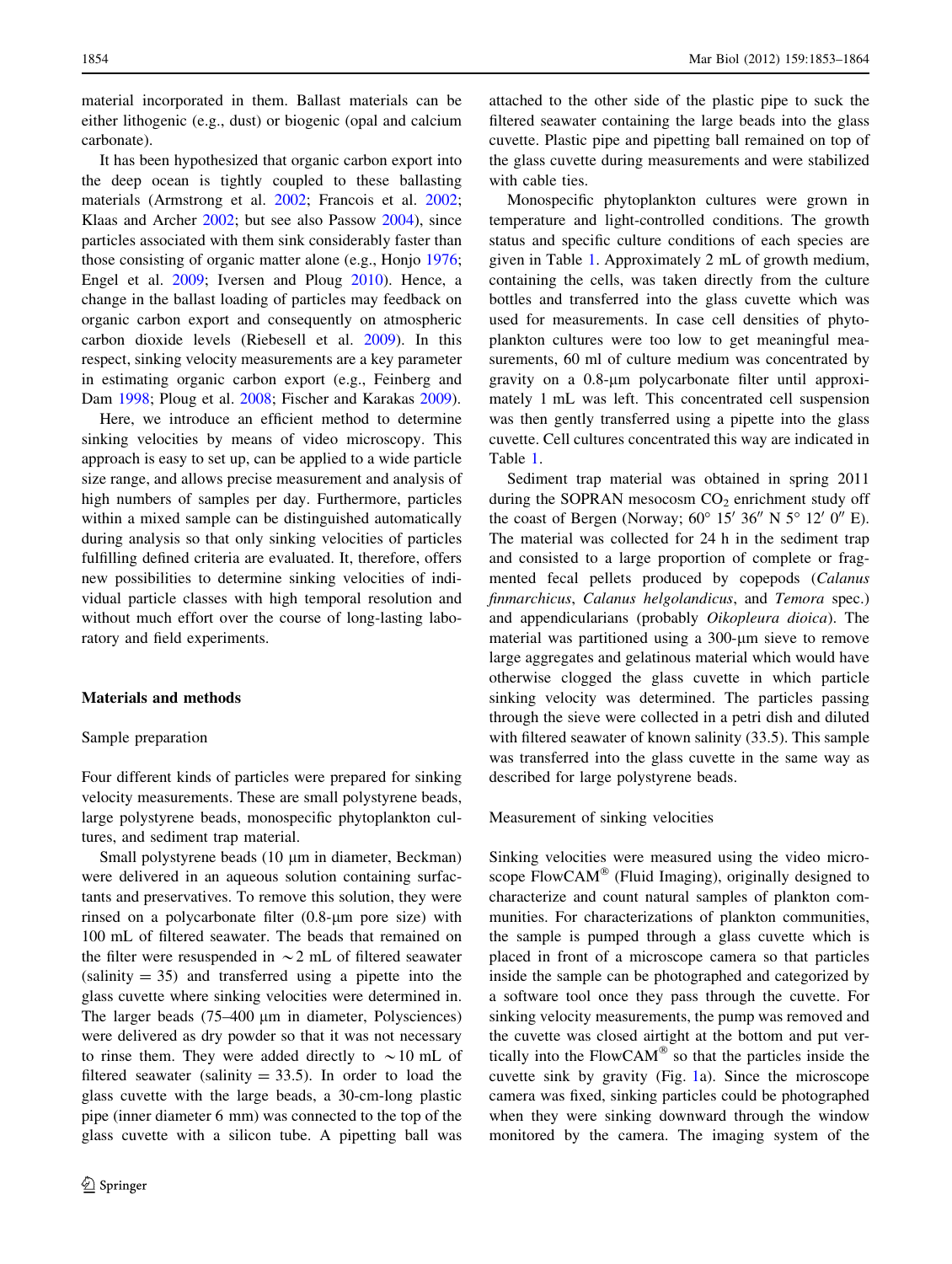<span id="page-2-0"></span>Table 1 Measured sinking velocities (corrected for wall effects with Eq. [3](#page-5-0)) of various phytoplankton species at individual culture conditions (temperature  $T$  (°C), salinity S, light (µmol m<sup>-2</sup> s<sup>-1</sup>))

| Species (strain)                                                                      | Sinking<br>velocity<br>$(m \text{ day}^{-1})$ | $ESD$ ( $\mu$ m)   | $\rho_{\text{particle}}$<br>$(kg \text{ m}^{-3})$                             | $Re\ (10^{-5})$     | $\boldsymbol{N}$ | Culture conditions                                                                                                                                                                                                                     |
|---------------------------------------------------------------------------------------|-----------------------------------------------|--------------------|-------------------------------------------------------------------------------|---------------------|------------------|----------------------------------------------------------------------------------------------------------------------------------------------------------------------------------------------------------------------------------------|
| Crocosphaera watsonii<br>(WH8501)                                                     | $0.071 (\pm 0.02)$                            | 3.77 $(\pm 0.61)$  | $1,143.6 \ (\pm 45.8)$                                                        | $0.29~(\pm 0.12)$   | 26               | Nutrient replete; $T = 28$ ; $S = 35$ ;<br>$light = 150$                                                                                                                                                                               |
| Dictyocha spec.<br>(isolated at $N54^{\circ}$ 19'<br>48" E10° 7' 48" in               | $0.479 \ (\pm 0.13)$                          | 11.38 $(\pm 1.3)$  | $1,088.4~(\pm 19.1)$                                                          | 6.33 $(\pm 2.38)$   | 30               | Nutrient replete; $T = 15$ ; $S = 13.8$ ;<br>light $= 150$<br>Without visible silicate skeleton                                                                                                                                        |
| March 2011)<br>Rhodomonas spec.<br>(unknown)                                          | $0.25 (\pm 0.06)$                             | 8.72 $(\pm 1.27)$  |                                                                               |                     | 50               | Nutrient replete; $T = 15$ ; $S = 15$ ;<br>light $= 150$                                                                                                                                                                               |
|                                                                                       |                                               |                    |                                                                               |                     |                  | Only non-motile cells were investigated                                                                                                                                                                                                |
| Emiliania huxleyi (B92/<br>11)                                                        | $0.378 \ (\pm 0.12)$                          |                    | 6.41 $(\pm 1.12)$ 1,233.3 $(\pm 46.2)$                                        | 2.84 $(\pm 1.33)$   | 69               | Nutrient replete; $T = 15$ °C; $S = 35$ ;<br>light $= 180$                                                                                                                                                                             |
| <sup>a</sup> Emiliania huxleyi<br>(B92/11)                                            | $0.301 \ (\pm 0.11)$                          | 7.12 $(\pm 1.26)$  | $1,160.5 \ (\pm 41.1)$                                                        | 2.44 $(\pm 1.09)$   | 22               | 3 days of phosphorus limitation; $T = 15$ ;<br>$S = 35$ ; light = 150                                                                                                                                                                  |
| Emiliania huxleyi<br>without $CaCO3$<br>covering (B92/11)                             | $0.034 \ (\pm 0.01)$                          | 3.62 $(\pm 0.83)$  | $1,090.6 \ (\pm 30.5)$                                                        | $0.14 \ (\pm 0.07)$ | 31               | Nutrient replete but grown at low<br>dissolved inorganic<br>carbon( $\sim$ 500 µmol kg <sup>-1</sup> ) and low pH<br>$(\sim 7.2)$ so that cells were not able to<br>produce CaCO <sub>3</sub> . $T = 15$ ; $S = 35$ ;<br>light $= 150$ |
| <sup>a</sup> Gephyrocapsa<br>oceanica (RCC1303)                                       | $0.534 \ (\pm 0.12)$                          | 8.04 $(\pm 0.68)$  | $1,216 \ (\pm 47.6)$                                                          | 4.75 $(\pm 1.25)$   | -58              | Nutrient replete; $T = 20$ ; $S = 35$ ;<br>light $= 150$                                                                                                                                                                               |
| Gephyrocapsa<br><i>oceanica</i> without<br>CaCO <sub>3</sub> covering<br>(RCC1303)    | $0.053 \ (\pm 0.12)$                          | 5.39 $(\pm 1.22)$  | $1,071.5 \ (\pm 27.5)$                                                        | $0.33 \ (\pm 0.21)$ | 49               | Nutrient replete but grown at low<br>dissolved inorganic<br>carbon( $\sim$ 500 µmol kg <sup>-1</sup> ) and low pH<br>$(\sim 7.2)$ so that cells were not able to<br>produce CaCO <sub>3</sub> . $T = 15$ ; $S = 35$ ;<br>light $= 150$ |
| Calcidiscus leptoporus<br>(isolated at N38° 39'<br>22" W27° 14' 08" in<br>April 2010) |                                               |                    | 4.312 $(\pm 1.31)$ 19.55 $(\pm 2.23)$ 1,281.5 $(\pm 63.3)$ 94.77 $(\pm 3.52)$ |                     | 110              | Nutrient replete; $T = 16$ ; $S = 35$ ;<br>light $= 160$                                                                                                                                                                               |
| Calcidiscus leptoporus<br>coccoliths (see above)                                      | $0.737 \ (\pm 0.31)$                          | 6.73 $(\pm 1.25)$  |                                                                               |                     | 162              | Nutrient replete; $T = 16$ ; $S = 35$ ;<br>light $= 160$                                                                                                                                                                               |
| Thalassiosira oceanica<br>(CCMP1005)                                                  | $0.202 \ (\pm 0.15)$                          | 7.92 $(\pm 1.86)$  |                                                                               |                     | 17               | Nutrient replete; $T = 24.6$ ; $S = 35$ ;<br>light $= 65$                                                                                                                                                                              |
| Thalassiosira<br>pseudonana<br>(CCMP1012)                                             | $0.13 \ (\pm 0.11)$                           | 5.22 $(\pm 1.71)$  |                                                                               |                     | 16               | Nutrient replete; $T = 17$ ; $S = 35$ ;<br>light $= 50$                                                                                                                                                                                |
| Thalassiosira<br>weissflogii<br>(CCMP1052)                                            | $0.068 \ (\pm 0.05)$                          | 14.38 $(\pm 2.66)$ |                                                                               |                     | 22               | Nutrient replete; $T = 17$ ; $S = 35$ ;<br>light $= 50$                                                                                                                                                                                |
| Phaeodactylum<br>tricornutum<br>(unknown)                                             | $0.065 \ (\pm 0.04)$                          | 5.40 $(\pm 1.63)$  |                                                                               |                     | 60               | Nutrient replete; $T = 17$ ; $S = 35$ ;<br>light $= 50$                                                                                                                                                                                |

ESD is the equivalent spherical diameter, Re is the Reynolds number (dimensionless), and N displays the number of measured particles. All values are reported as means of all analyzed particles and corresponding standard deviations. pH is given on free scale. Cell densities that were increased by filtration as described in "Materials and methods" are marked with an uppercase a. No results are available for  $\rho_{\text{particle}}$  and  $Re$  in case particles are not spherical

FlowCAM $\textcircled{\tiny{\textcircled{\tiny{8}}}}$  is composed of a CCD camera (Sony) with a resolution of  $1,024 \times 768$  pixels (length  $\times$  width) fitted with a microscope lens (Olympus). The field of view of the window monitored by the camera depended on the magnification of the microscope lens and ranged from  $\sim$  8.5 mm<sup>2</sup> (20 times magnification) to  $\sim$  0.07 mm<sup>2</sup> (200)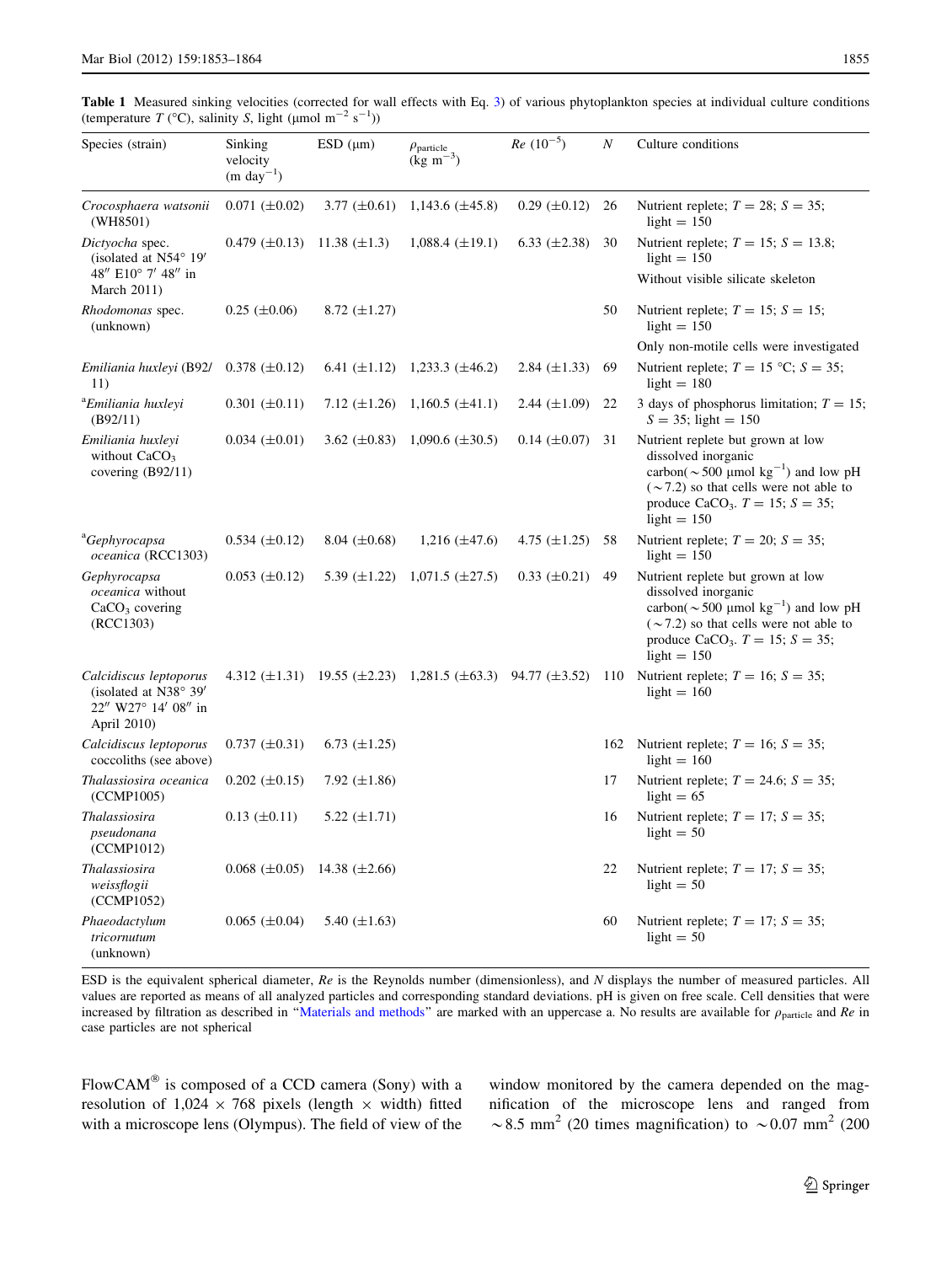<span id="page-3-0"></span>

Fig. 1 Evaluation of measured sinking velocities. a Sketch of the optical setup during a measurement. The dotted line denotes a particle that is sinking through the glass cuvette and photographed when passing the display window. b X- and Y-position of all particles photographed by the camera during the measurement. The dotted lines denote individual particles (in this case Rhodomonas spec.) falling vertically through the display window. Note irregularities in particle shape can cause small sidewards movements because particles start to glide to some extent. c Y-position of all measured particles on the display window plotted against the exact time the particles were photographed. The slopes of the dotted lines represent individual sinking velocities. The faster a particle is sinking, the steeper the slope. Red squares on dots mark those ones which were detected by the MATLAB analysis script as similar particle within a line. Green circles around marked lines are those particles which were finally evaluated since only the fits through these lines had  $R^2 \ge 0.995$ 

times magnification). The camera was focused to the middle of the x- and z-plane of the cuvette (Fig. 1a). Particles that were photographed although not being entirely

Table 2 Dimensions of glass cuvettes used for sinking velocity measurements

| Glass cuvette  | Length $(mm)$ | Width (mm) | Depth $(\mu m)$ |  |
|----------------|---------------|------------|-----------------|--|
| -1             | 35            | 2.45       | 100             |  |
| $\overline{c}$ | 43            | 3.6        | 300             |  |
| 3              | 43            | 7          | 600             |  |
| $\overline{4}$ | 45            | 10         | 1,000           |  |
| 5              | 33.6          | 10         | 3,000           |  |

Small beads and phytoplankton sinking velocities were determined in cuvette 2, while large beads and sediment trap material sinking velocities were measured in cuvette 5

focused were discarded in a following step by evaluation script (see below). The  $FlowCAM^{\circledR}$  is able to take up to 12 pictures per second. Faster sinking particles required higher frame rates to get enough pictures of individual particles because sinking particles should be photographed several times between entering and leaving the window monitored by the camera. The duration of a measurement depends on the average sinking velocity of the measured particles and on the particle density. It can be as short as  $\sim$ 3 min for dense samples with quickly sinking particles but can also last hours in case particle densities are low and they sink slowly. Small polystyrene beads and phytoplankton cells were measured for at least 30 min at 19  $\degree$ C in a small glass cuvette (compare Table 2 for dimensions). Larger polystyrene beads and sediment trap material were measured in a large glass cuvette (Table 2) for at least 3 min at 10 and 19 °C, and 22 min at 10 °C, respectively. The magnification of the microscope lens had to be adjusted depending on the size of the measured particles. The large polystyrene beads and the sediment trap material were photographed with a  $\sim$  20 times magnification, while the small polystyrene beads and the phytoplankton cells were  $\sim$  200 times magnified. In practice, particles should not be smaller than 3 lm because it becomes difficult to distinguish cells from cell detritus in this size range. The upper size limit is not primarily set by the optics of the microscope but rather by the size of the glass cuvettes (see section on ''Wall effects'').

#### Convection during measurements

Convection can result from temperature gradients within the glass cuvette and influence sinking velocities of particles. Temperature control is, therefore, essential and was closely monitored during all measurements. Furthermore, glass cuvettes were constantly ventilated with air to avoid the formation of local temperature gradients in the vicinity of heat sources. Measurements in glass cuvettes (larger polystyrene beads and sediment trap material; Table 2)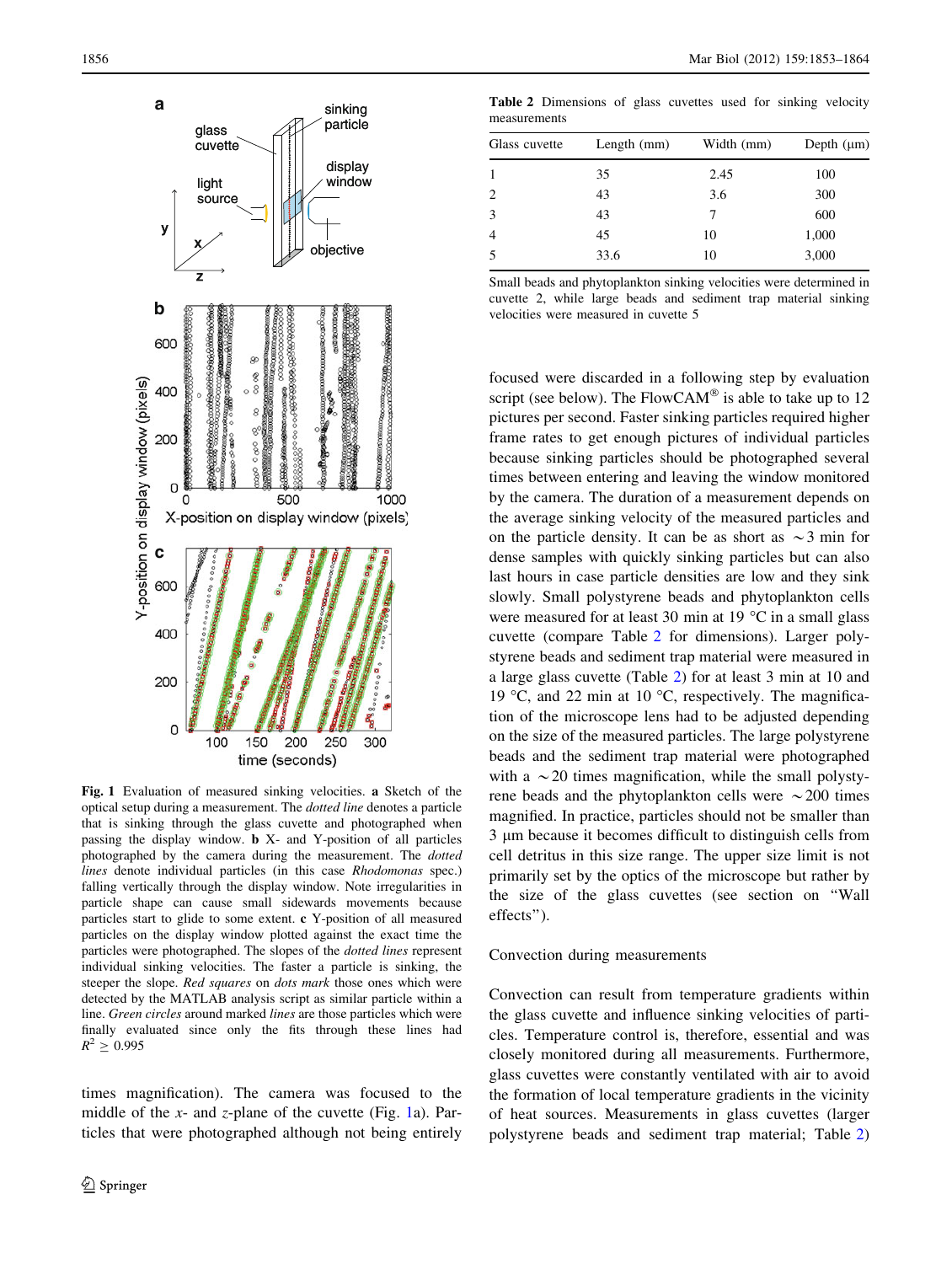<span id="page-4-0"></span>were performed in either temperature-controlled rooms (variation  $\pm 0.3$  °C) or light chambers for phytoplankton culturing (Rubarth Apparate GmbH, variation  $\pm 0.04$  °C). Measurements in glass cuvettes  $\langle 300 \text{ µm}$  (small beads and phytoplankton cells; Table [2\)](#page-3-0) were performed in temperature-controlled rooms (variation  $\pm 1$  °C).

Evaporation at the air–water interface at the top of the glass cuvette is another potential source of convection as the water cools and becomes more saline, thereby inducing downwelling and upwelling. This can be minimized by sealing the top of the sedimentation column with a lid (Ploug et al. [2010](#page-11-0)). The 3,000-lm large glass cuvettes used for the measurements of large polystyrene beads and sediment trap material (Table [2\)](#page-3-0) were sealed airtight by the pipetting ball used to transfer the sample into the sedimentation column (see section on "Sample preparation"). Glass cuvettes  $\langle 3,000 \rangle$  µm (Table [2\)](#page-3-0) were not entirely closed but a thin and  $\sim$  5-cm-long silicon tube connected to the top of the cuvettes reduced evaporation since it minimized the gas exchange between the atmosphere and the air above the air–water interface.

The presence of convection cells was investigated by testing whether polystyrene beads of similar size and density sink constantly downward at every position inside the cuvette. We tested 100-, 300-, 600-, 1,000-, and 3,000 lm glass cuvettes (Table [2](#page-3-0)). Convection was usually present in glass cuvettes larger 300  $\mu$ m at non-temperaturecontrolled conditions but was absent in all cuvettes when temperature was controlled. Convection was not detected in 100- and 300-um glass cuvettes even in rooms with relatively large temperature variations of approximately  $\pm 1$  °C. This might be due to adhesion effects in these comparatively thin and capillary-like glass cuvettes which prevent the formation of convection cells.

#### Evaluation of sinking velocities

Each particle photographed by the  $FlowCAM^{\circledR}$  was automatically characterized by 45 properties with the software "visual spreadsheet" (Fluid Imaging). The most important properties for the evaluation of sinking velocities were as follows: First, the horizontal and vertical position of the particles on the display window (X- and Y-coordinates) and the corresponding time the particle was photographed at that position. Second, several shape properties of the particle such as for example length, width, edge gradient, and equivalent spherical diameter (ESD). We developed a script using MATLAB (MathWorks<sup>®</sup>) which made use of these properties to automatically calculate sinking velocities together with mean particle length, width, and ESD of each particle. Furthermore, the script allowed definition of certain criteria so that only particles fulfilling these criteria were considered in the automatic evaluation. This ability was important (i) to discard particles that were not focused (by defining a minimum edge gradient of 0.8), and (ii) to distinguish, for example, fecal pellets and fecal pellet fragments within the sediment trap material from all other particles (by defining a minimum length of  $150 \mu m$  and a maximum width to length ratio of 0.38). Note that these length values were determined visually before the evaluation with the MATLAB script. The basic functioning of the script shall be outlined in the following.

During measurement, particles are always sinking vertically through the area photographed by the camera (Fig. [1a](#page-3-0)) so that they change their position on the Y-coordinate in consecutive pictures but (if at all) only marginally on the X-coordinate. Since a sinking particle is photographed and characterized several times when sinking through the area monitored by the camera, its X- and Y-coordinates appear as vertical lines of dots when all coordinates are plotted into the same figure (Fig. [1](#page-3-0)b). Plotting the Y-position of every particle to the corresponding point in time instead of the corresponding X-position shows that sinking particles appear as separate lines of dots with certain slopes (Fig. [1c](#page-3-0)). The slopes of these lines depict the change of the vertical position of the particle per unit time and therefore their sinking velocity. The MATLAB script checks that all the dots within such line belong to the same particle by comparing several of their properties to each other (e.g., length, width, and ESD). Dots with inconsistent properties are removed from the line, while those with consistent properties are defined as one sinking particle. In the following step, the script fits a linear regression including only the dots with consistent properties. This regression is rejected from further evaluation by the script if the fit is based on less then 8 data points or if the coefficient of determination  $(R^2)$  is below 0.995. This second procedure erases irregular lines which accidentally pass the first sorting. In case a line of dots pass the two sorting procedures, the script stores the slopes of the regression lines as sinking velocity of the particles and calculates their average lengths, widths, and ESDs from the mean of all regression points. Furthermore, we implemented equations to calculate the Reynolds number of a sinking particle and its density.

The density of spherical particles ( $\rho_{\text{particle}}$ ) is calculated from Stokes' law

$$
S_{v} = \frac{2}{9} \times g \times r^{2} \times \frac{\rho_{\text{particle}} - \rho_{\text{seawater}}}{\eta_{\text{seawater}}}
$$
 (1)

where  $S_v$  is the sinking velocity of a particle corrected for wall effects (see section on "Wall effects"),  $\eta_{\text{seawater}}$  is the dynamic viscosity of seawater (termed viscosity in the following for simplicity), g the Earth's gravitational acceleration (9.81 m  $s^{-2}$ ), r the radius of the sphere, and  $\rho_{\text{seawater}}$  the density of seawater. Values for  $\eta_{\text{seawater}}$ and  $\rho_{\text{seawater}}$  are calculated from measured salinity and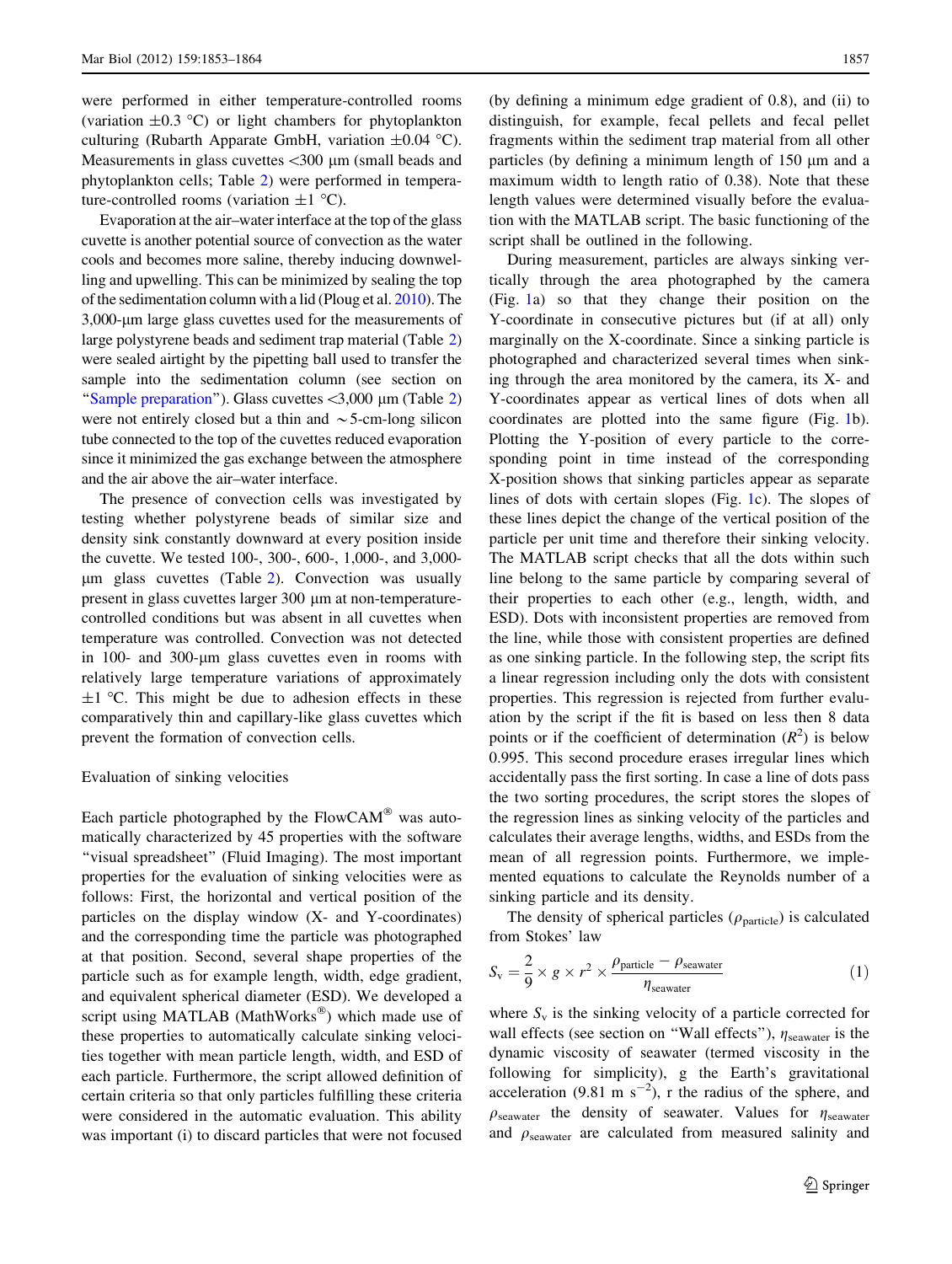<span id="page-5-0"></span>temperature according to Sharqawy et al. [\(2010](#page-11-0)). Note that particle densities are only calculated this way if the sinking particle was spherical, since other shapes change the drag and cause deviations of sinking velocities from Stokes' Law (McNown and Malaika [1950](#page-10-0)).

The Reynolds number of sinking particles (Re) is calculated according to

$$
Re = \frac{2 \times \rho_{\text{seawater}} \times S_{\text{v}} \times r}{\eta_{\text{seawater}}}
$$
 (2)

where Re is an important measure to determine whether Stokes' Law is applied to a sinking particle. Particle sinking velocities start to deviate from sinking velocities calculated with Stokes' Law when  $Re > 0.1{\text -}0.5$  (McNown and Malaika [1950\)](#page-10-0).

The evaluation script can be supplied by the corresponding author.

## Quantification of wall effects

The sinking velocity of particles decreases when sinking in close proximity to a wall (Happel and Brenner [1991](#page-10-0)). At Reynolds numbers below 0.5, such wall effects only depend on the distance of the particle to the wall (Uhlherr and Chhabra [1995\)](#page-11-0). In this study, sinking velocities were measured in glass cuvettes of different dimensions (Table [2](#page-3-0)). Larger particles required larger glass cuvettes to maximize the distance between the sinking particle and the wall. In general, only particles in the center of the glass cuvette were analyzed so that the distance to each wall was at its maximum. The measured sinking velocity was corrected for wall effects according to Ristow ([1997](#page-11-0))

$$
S_{\rm v} = \frac{\text{measured} S_{\rm v}}{1 - k \times r/R} \tag{3}
$$

where  $_{\text{measured}} S_v$  is the measured sinking velocity, R the distance between a particle and the wall, and  $k$  the coefficient of drag which is dependent on the shape of the cuvette. Due to the rectangular shape of the glass cuvettes with widths several times larger than depths (Table [2](#page-3-0)), only the closest walls (Z-coordinate in Fig. [1a](#page-3-0)) had the potential to noticeably influence sinking velocities. Hence, it is reasonable to assume that particles sank midway between two plain walls, in which case  $k$  is 1.004 (Brenner [1962](#page-10-0)). The reliability of this correction was tested by measuring sinking velocity of spherical polystyrene beads of precisely known density and comparing their measured sinking velocities with the theoretical sinking velocities calculated from Stokes' Law (see Fig. 2). Wall effects decelerated phytoplankton sinking velocities between 1 % (Crocosphaera watsonii) and 7 % (Calcidiscus leptoporus). Small beads were slowed down by 3 % and large beads and sediment trap material by maximally 15 %.



Fig. 2 Sinking velocities of polystyrene beads. a Comparison of repeated sinking velocity measurements of polystyrene beads of known diameter (10  $\pm$  0.09 µm) and density (1,053 kg m<sup>-3</sup>  $\pm$ 0.3, Giddings and Ho [\(1995](#page-10-0))) with the theoretical value calculated according to Stokes' Law (Eq. [1\)](#page-4-0). Gray bars denote the mean of on average 23 beads (±standard deviation). The horizontal solid black line depicts the theoretical sinking velocity calculated from Stokes' Law, while the dashed black lines illustrate its upper and lower limits. These limits were calculated from an error propagation with uncertainties in size and  $\rho_{\text{particle}}$  given above, and an uncertainty of 2.6  $10^{-5}$  kg m<sup>-1</sup> s<sup>-1</sup> in  $\eta_{\text{seawater}}$  and 0.3  $10^{-3}$  kg m<sup>-3</sup> in  $\rho_{\text{seawater}}$ . The uncertainties in  $\eta_{\text{seawater}}$  and  $\rho_{\text{seawater}}$  are caused by an estimated uncertainty of  $1 \,^{\circ}\mathrm{C}$  in the temperature-controlled room. **b** Measured sinking velocities in relation to size. Red triangles and blue dots are beads sinking in seawater of 19 and 10  $\degree$ C, respectively. The two lines denote theoretical sinking velocities according to Stokes' Law (dashed line for 19 °C, straight line for 10 °C). c Same data as in (b) but corrected for wall effects (Eq. 3)

Next to particle interactions with walls, particle interactions among each other can affect sinking velocities too. Particle– particle interactions depend (among other factors) on the distance between them, their shapes and sizes, and their orientations to each other (Happel and Brenner [1991](#page-10-0)). For example, two equally large spheres sinking directly next too each other sink roughly 30 % faster than each one would sink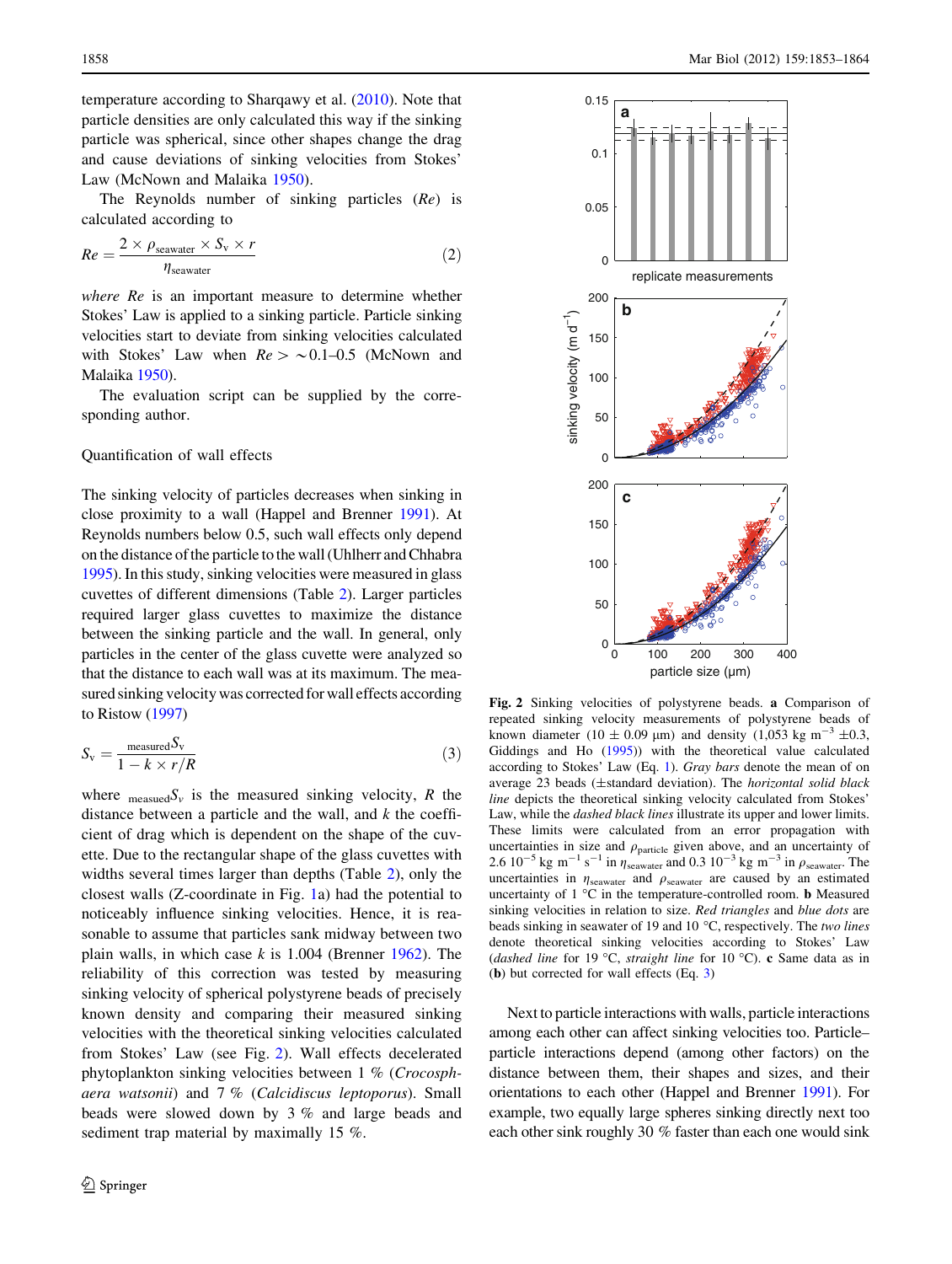<span id="page-6-0"></span>individually (Happel and Brenner [1991\)](#page-10-0). Particle–particle interactions occur more frequently at high particle densities. It was not possible to quantify these interactions reliably within a measurement. Hence, they were avoided by keeping track of the density inside the sample and diluting the sample if necessary.

## Results

Sinking velocities of polystyrene beads

The reliability of the method was assessed by repeated measurements of spherical polystyrene beads of known density and size and comparing the results with theoretical sinking velocities calculated from Stokes' Law (Eq. [1](#page-4-0)). The mean sinking velocity of polystyrene beads with a certified diameter of 10  $\mu$ m showed a maximum difference of 10 % based on eight repeated measurements. The difference between the mean of all eight measurements (corrected for wall effects) and the theoretical sinking velocity calculated from Stokes' law (Eq. [1](#page-4-0)) was less then  $1\%$  (Fig. [2a](#page-5-0)). Measured sinking velocities of beads ranging from 75 to 400 lm were increasing exponentially with increasing size as predicted by Stokes' Law but were systematically lower than the theoretical ones due to wall effects (Fig. [2](#page-5-0)b). Correcting for wall effects with Eq. [3](#page-5-0) improved the consistency between theoretical and measured values (Fig. [2c](#page-5-0)). The decelerating effect of the cuvette walls was growing with increasing bead diameter as predicted by Eq. [3](#page-5-0).

#### Sinking velocities of phytoplankton cells

Sinking velocities of phytoplankton cells varied with size and ballasting material such as calcium carbonate. The



Fig. 3 Sinking velocities of sediment trap material in relation to ESD.  $R^2 = 0.31$ ,  $p < 0.0001$ 

fastest sinking species investigated here was the calcified coccolithophore Calcidiscus leptoporus with about 4.3 m  $day^{-1}$ , while the slowest sinking one was the un-calcified coccolithophore *Emiliania huxleyi* (0.03 m day<sup>-1</sup>). The presence of ballasting calcium carbonate in the coccolithophores E. huxleyi and Gephyrocapsa oceanica increased sinking velocities by about a factor of ten. Individual coccoliths of C. leptoporus were sinking with about  $0.74$  m day<sup>-1</sup> which is faster than complete cells of E. huxleyi and G. oceanica. Phosphorus-limited E. huxleyi cells sank on average slightly slower than the exponentially growing ones ( $\sim$ 0.3 and  $\sim$ 0.38 m day<sup>-1</sup>, respectively, Table [1](#page-2-0)).

The small and uncalcified cyanobacterium Croccosphaera watsonii with a diameter of  $\sim$ 3 µm had an average sinking velocity of  $\sim 0.06$  m day<sup>-1</sup> which is faster than the uncalcified coccolithophores E. huxleyi and G. oceanica. The cryptophyte Rhodomonas spec. and the silicoflagellate Dictyocha spec. were sinking with  $\sim 0.25$  and  $\sim 0.48$  m  $day^{-1}$ , respectively. Note that we could not detect any signs of a silicified skeleton for Dictyocha spec. (Table [1](#page-2-0)).

Highest sinking velocities among the investigated diatoms were found in Thalassiosira oceanica ( $\sim 0.2$  m  $day^{-1}$ ), while the slowest sinking species were *Phae*dactylum tricornutum (0.065 m day<sup>-1</sup>). Thalassiosira weissflogii was by far the largest investigated diatom (ESD = 14 µm) but its sinking velocity of  $\sim 0.07$  m day<sup>-1</sup> was smaller than that of the other Thalassiosira species (Table [1\)](#page-2-0).

Particle densities of spherical phytoplankton species ranged from 1,080 kg  $m^{-3}$  in *Dictyocha* spec. to 1,282 kg  $m^{-3}$  in C. leptoporus. Densities were higher in calcifying compared with non-calcifying species (Table [1\)](#page-2-0).

Sinking velocities of sediment trap material ranging from 80–400 µm in ESD

Sinking velocities of sediment trap particles correlated with size but showed comparatively large variations (Fig. 3). Highest sinking velocities were measured for particles that appeared relatively compact while fluffy aggregate material was sinking with the slowest rates. The average sinking velocity of all investigated particles in the size range between 80 and 400  $\mu$ m was  $\sim$ 9 m day<sup>-1</sup>. Complete and fragmented fecal pellets could were sinking faster than the average sediment trap material with a mean sinking velocity of 12.5 m day<sup>-1</sup> (Table 3).

Table 3 Average size properties and sinking velocities of all investigated fecal pellets

| Sinking velocity (m day <sup>-1</sup> ) | $ESD$ ( $\mu$ m) | Length $(\mu m)$ | Width $(\mu m)$ | Volume $\times 10^6$ ( $\mu$ m <sup>3</sup> ) |
|-----------------------------------------|------------------|------------------|-----------------|-----------------------------------------------|
| 12.5 $(\pm 4.8)$                        | 223 $(\pm 50)$   | 308 $(\pm 71)$   | $95 (\pm 22)$   | $2.5 \ (\pm 1.9)$                             |

Volume was calculated from length and width assuming cylindrical shape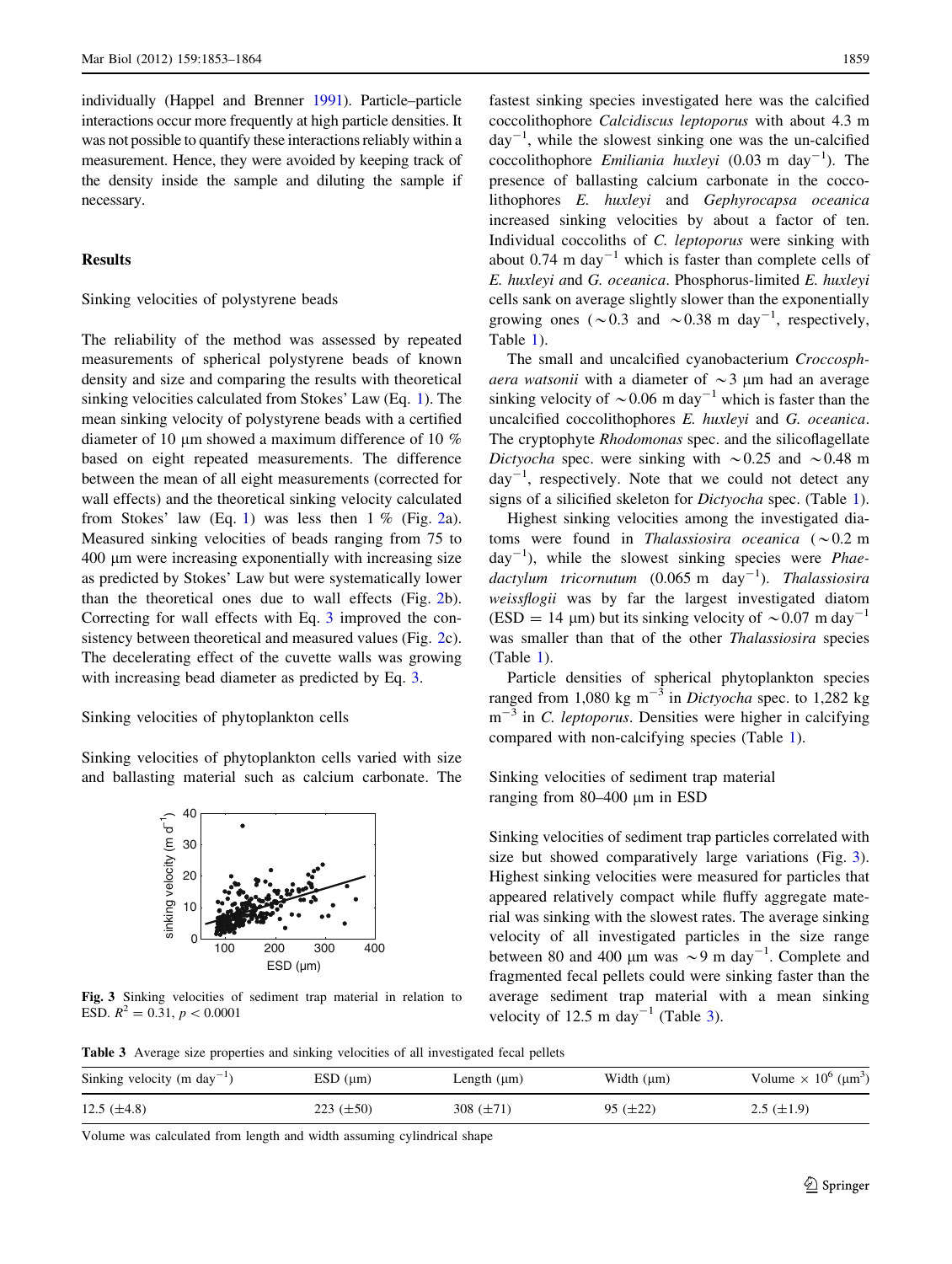<span id="page-7-0"></span>

Fig. 4 Influence of temperature on  $\eta_{\text{seawater}}$ ,  $\rho_{\text{seawater}}$ , and  $S_{\nu}$ . a Change of  $\eta_{\text{seawater}}$  and  $\rho_{\text{seawater}}$  in relation to temperature at two different salinities (dashed lines,  $S = 25$ ; straight lines,  $S = 35$ ). Red lines denote for  $\rho_{\text{seawater}}$  changes and *blue lines* for  $\eta_{\text{seawater}}$  changes. **b** Relative increase in  $S_v$  according to Stokes' Law of particles with different density (*straight line* =  $\rho_{\text{particle}}$  of 1,038 kg m<sup>-3</sup>, *dashed*<br>*line* =  $\rho_{\text{particle}}$  of 1,053 kg m<sup>-3</sup>, *dotted line* =  $\rho_{\text{particle}}$  of<br>1,200 kg m<sup>-3</sup>). Salinity in these calculations was 35. **c** Relative increase in particle sinking velocity from 10 to 25  $\degree$ C with increasing  $\rho_{\text{particle}}$ . The *dashed line* denotes seawater density of 1,027 kg m<sup>-3</sup>. Calculations in (b) and (c) were performed using Stokes' Law

Influence of water temperature on sinking velocities

Temperature of the seawater medium had a strong influence on sinking velocities of beads ranging from 75 to  $400 \mu m$  (Fig. [2](#page-5-0)a, b). To assess the relative difference of beads sinking at 10 and 19  $\degree$ C, a polynomial regression was

fitted through both datasets.  $R^2$  values of these regressions were 0.98 at 10 °C and 0.97 at 19 °C, respectively. According to the fits with the polynomial regressions, beads were sinking on average 38  $%$  faster at 19  $°C$  than at 10 °C, which is close to the theoretical difference of 35  $%$ calculated from Stokes' Law. Note that the lines shown in Fig. [2](#page-5-0)b and c are not the regressions but theoretical sinking velocities calculated from Stokes' Law. The relatively strong influence of temperature on sinking rates results from the close coupling of temperature with seawater density and viscosity (Fig. 4a). Warm water is less dense and viscous than cold water and particles sinking according to Stokes' Law will therefore sink faster in warmer water (Fig. [2b](#page-5-0), c; Eq. [1\)](#page-4-0).

Further theoretical considerations with Stokes' Law showed that the influence of temperature on sinking velocities is more pronounced when the density of the sinking particle gets closer to the density of the seawater medium. A particle with a density of 1,038 kg  $\text{m}^{-3}$  sank  $\sim$  90 % faster at 25 °C compared with 10 °C. The sinking velocity of particles with a density of  $1,200 \text{ kg m}^{-3}$ , however, increased only about 50 % over the same temperature range (Fig. 4b). The effect of temperature increased exponentially the closer the density of the sinking particle approached the density of the seawater medium (Fig. 4c).

## Discussion

### Applicability of the method

The method for sinking velocity determinations of particles between  $\sim$  3–400 µm in ESD presented here is easy to set up and permits the processing of a comparatively high number of samples per day. The very good agreement of measured ( $FlowCAM^{\circledR})$  and calculated (Stokes' Law) sinking velocities of polystyrene beads with a representative size range indicates that our method is useful to determine sinking rates of marine (and limnic) particles and results are not biased by convection or wall effects. Nevertheless, there are some aspects of the method, which have to be discussed in more detail.

Due to the relatively short distance over which particles are tracked in the display window of the camera, it becomes difficult to measure particles sinking faster than  $\sim$  200 m day<sup>-1</sup>. Such fast sinking particles would pass the area monitored by the camera too quick to get a reasonable amount of pictures even at the highest frame rate. The method is, therefore, inadequate to determine sinking velocities of large and heavily ballasted fecal pellets which can sink several hundreds or even thousands of meters per day (e.g. Bruland and Silver [1981;](#page-10-0) Ploug et al. [2008](#page-11-0)).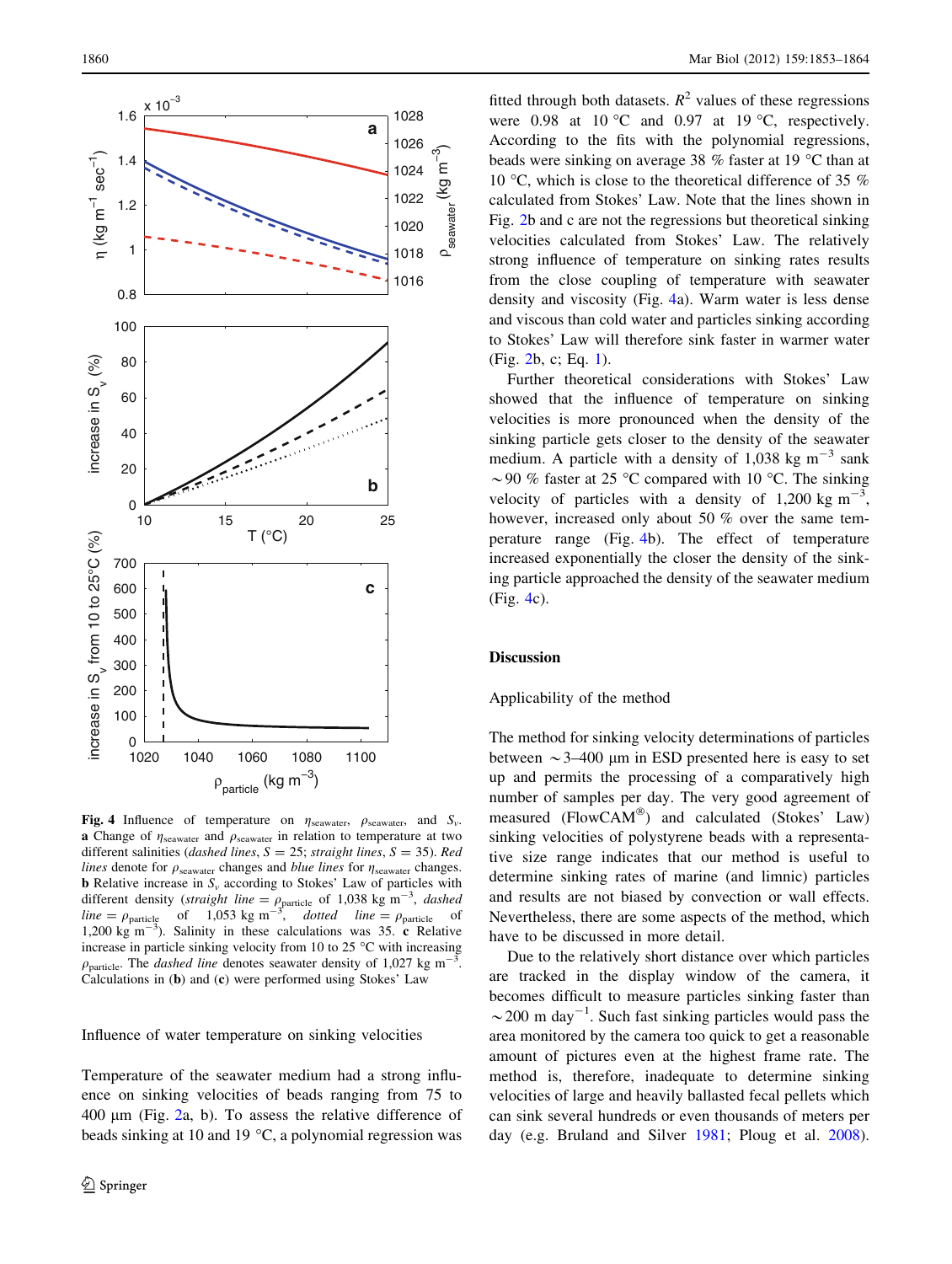Furthermore, the short distance the particles are tracked for can lead to higher variability in measured average sinking velocities in case particles are non-spherical. For example, relatively long cylindrical particles such as fecal pellets will sink faster if they are oriented vertically in the water column compared with a horizontal orientation (Holland [2010\)](#page-10-0). It must, therefore, be assured to measure a relatively high number of these particles so that the number of vertically to horizontally oriented particles is balanced.

## Comparison with other methods: Phytoplankton

There is a variety of other methods available which have been successfully applied to quantify phytoplankton sinking velocities in earlier studies. Phytoplankton sinking velocities were usually measured with non-optical methods (Eppley et al. [1967;](#page-10-0) Bienfang [1981](#page-10-0)), although direct measurements using a video camera and laser scanning techniques have been established more recently (O'Brien et al. [2006;](#page-10-0) Walsby and Holland [2006](#page-11-0)). The most commonly applied method to determine sinking velocities of phytoplankton cells is the SETCOL method (Bienfang [1981\)](#page-10-0). Here, sinking velocities are measured as change in bulk biomass per unit time. The difference between the SETCOL method and optical measurements with a camera is that the former monitors changes in bulk biomass distributions while individual cells are targeted in the latter. Advantages and disadvantages of the SETCOL method and direct optical measurements using a video camera are discussed in detail by O'Brien et al. [\(2006](#page-10-0)). They argue that video methods permit comparisons of sinking velocities with cell size, which is not possible with the SETCOL method. On the other hand, the SETCOL method could be advantageous if particles are sinking homogenously because in this case sinking velocities of a whole population and not only of a small number of particles can be investigated.

A direct comparison between sinking velocities of the coccolithophore E. huxleyi measured with the SETCOL method (Lecourt et al. [1996](#page-10-0)) and the  $FlowCAM^{\circledR}$  method presented here shows that results are slightly different. Coccolith bearing and naked cells were sinking with up to  $\sim$  0.5 and 0.3 m day<sup>-1</sup>, respectively, when measured with the SETCOL method (Lecourt et al. [1996](#page-10-0)), while they were sinking with  $\sim 0.4$  and  $\sim 0.03$  m day<sup>-1</sup> when measured with the FlowCAM<sup>®</sup> (Table [2](#page-3-0)). These differences, however, do not necessarily have to be attributed to the different measuring techniques but could rather result from different culture conditions. Bienfang et al. [\(1982](#page-10-0)) and Waite et al. [\(1997](#page-11-0)) measured sinking velocities of different diatom species with the SETCOL method. Nutrient replete cells of *Chaetoceros graciale* (length of  $8.2 \mu m$ ) were sinking with  $\sim 0.15$  m day<sup>-1</sup> (Bienfang et al. [1982](#page-10-0)), comparable with sinking velocities of similar sized cells reported here (Table [2\)](#page-3-0). Furthermore, Waite et al. ([1997\)](#page-11-0) reported sinking velocities of  $\sim 0.07$  m day<sup>-1</sup> for *Tha*lassiosira pseudonana and  $\sim 0.06$  m day<sup>-1</sup> for Thalassiosira weissflogii which is also in reasonable agreement with 0.13 and 0.07 m day<sup>-1</sup> determined here (Table [2\)](#page-3-0).

## Comparison with other methods: Sediment trap material

Sediment trap material was carefully partitioned with a 300-lm sieve prior to the measurements (see section on "Sample preparation"). During this procedure, large and robust aggregates remained on the sieve, while large and more fragile aggregates disintegrated and passed the sieve as smaller particles. The exclusive measurement of small aggregates and fragments of larger ones can lead to a systematic underestimation of the particle flux in the water column because it does not take the aggregation potential and the in situ size of the investigated material into account. Nevertheless, the method has the potential to provide valuable information on the ballasting effect of various biogenic or lithogenic materials because ballasting material influences particles of every size class.

Compared with aggregates, fecal pellets are much more resistant to mechanical stress due to the peritrophic membrane that surrounds them. Fecal pellets seemed unaffected by the sieving procedure and breakup or disintegration could not be observed during handling of the sample. Good knowledge of fecal pellet sinking velocities is important since they are, at least in some marine regions, the most important transport vehicle for organic carbon into the deep ocean (Turner [2002](#page-11-0)). In the following, we will focus on the comparison of sinking velocities of fecal pellets, since there are more data available which can be used for comparisons.

Sinking velocities of zooplankton fecal pellets range from  $\sim$  5 (Paffenhöfer and Knowles [1979](#page-10-0)) up to more than 2,000 m day<sup>-1</sup> (Bruland and Silver [1981\)](#page-10-0) and are generally higher than the mean sinking velocity of 12.5 m day<sup>-1</sup> reported here. This discrepancy is unlikely resulting from the applied method since measured sinking velocities of polystyrene beads in the same size range as fecal pellets were in good agreement with theoretical values calculated from Stokes' Law (Fig. [2a](#page-5-0), b).

Fecal pellet sinking velocities were shown to increase with particle size and density (reviewed in Turner [2002](#page-11-0)). Fecal pellet size cannot explain the relatively slow sinking velocities reported in our study because size and volume of the pellets (Table [3\)](#page-6-0) are not fundamentally different compared to other studies where higher sinking velocities were reported (Turner [1977;](#page-11-0) Yoon et al. [2001](#page-11-0); Ploug et al. [2008](#page-11-0)). Relatively slow sinking velocities should, therefore, rather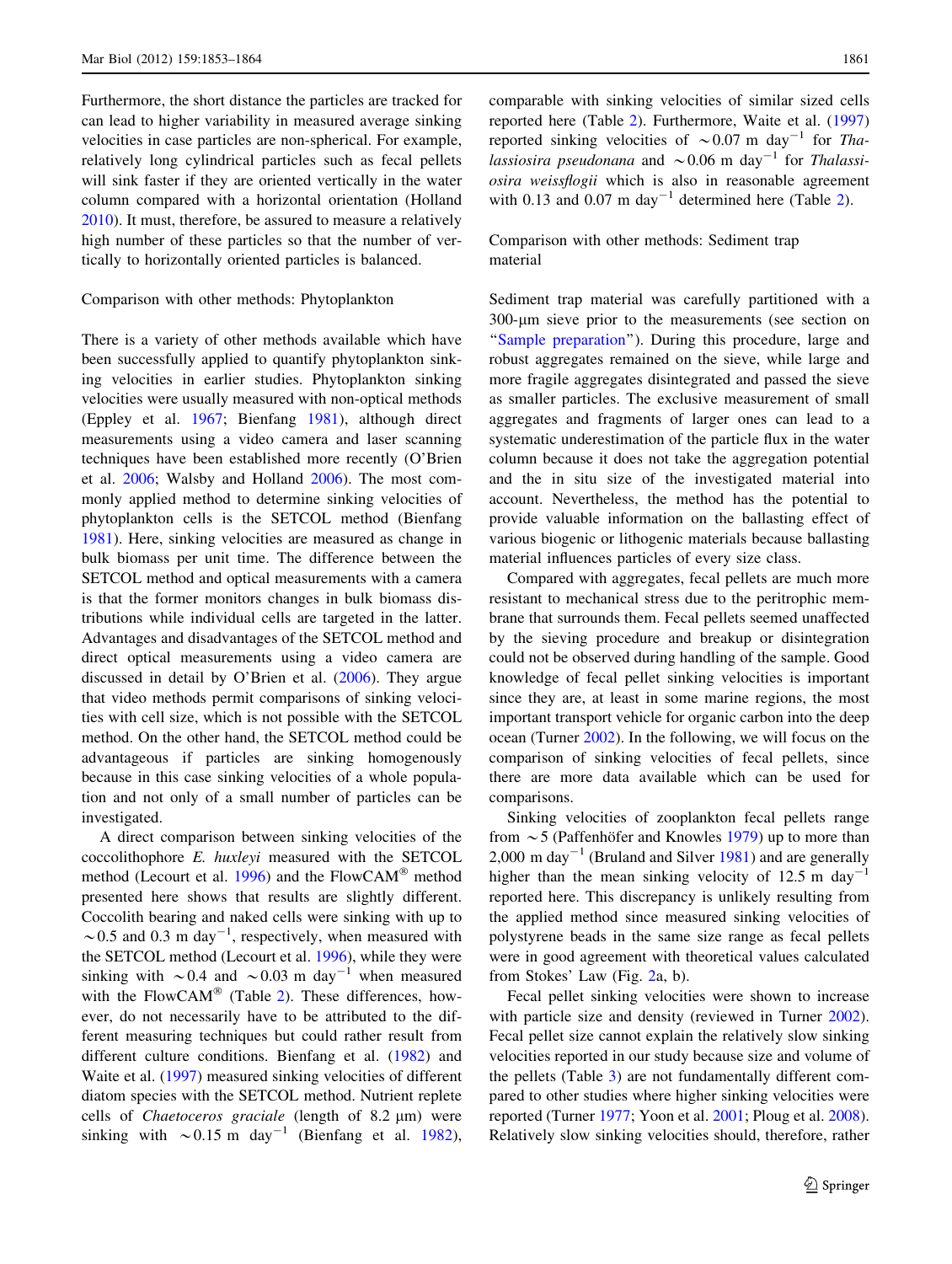be caused by smaller excess densities. Fecal pellet density was shown to depend on the amount of ballast material such as calcium carbonate or silicate incorporated by the pellet producers (e.g., Honjo [1976;](#page-10-0) Small et al. [1979](#page-11-0); Harris [1994](#page-10-0); Ploug et al. [2008\)](#page-11-0). The phytoplankton biomass in the mesocosm on the days before sampling was dominated by species not forming ballasting material, with only a comparatively small fraction contributed by the small diatom Arcocellulus spec. This suggests low ballast loading of fecal pellets. Furthermore, the phytoplankton community was in a post-bloom phase during the time of sampling and the total biomass was low. Small et al. ([1979\)](#page-11-0) reported a decreased density and compactness of fecal pellets and sometimes almost empty peritrophic membranes when copepods were incubated in seawater with very low food source. The same phenomenon was also described by Yoon et al. ([2001](#page-11-0)) and Bruland and Silver [\(1981](#page-10-0)) when zooplankton was kept for a long time in the same container which was probably depleted in food. Low ballast loading and low food availability for pellet producers could therefore explain the relatively slow sinking velocities of fecal pellets reported in this study (Table [3\)](#page-6-0).

Next to fecal pellets properties, water temperature of the media at which sinking velocities are determined can make a significant difference (Figs. [2](#page-5-0)a, b, [4b](#page-7-0), c, see the following section). Water temperature was  $10^{\circ}$ C during measurements, which is lower than in most other studies. The same fecal pellets would sink  $\sim$  70 % faster at 25 °C, assuming a fecal pellet density of 1,050 kg  $m^{-3}$ .

#### Effect of seawater temperature on sinking velocities

Density and viscosity of seawater are a function of temperature and salinity (Sharqawy et al. [2010\)](#page-11-0). A particle with a Reynolds number smaller than  $\sim 0.5$  will sink faster in less viscous and dense seawater (Fig. [4b](#page-7-0)). Hence, temperature and salinity indirectly influence sinking velocities. In the following, we will focus on the temperature component, since it strongly influences sinking velocities of particles with high and low densities, while salinity only influences sinking velocities considerably if the particle density is very close to that of the surrounding seawater.

The temperature-dependent term  $(f(T))$  in Stokes' Law is given by

$$
f(T) = \frac{\rho_{\text{particle}} - \rho_{\text{seawater}}}{\eta_{\text{seawater}}}
$$
 (4)

The term in the numerator is the excess density of the particle. It is very influential on  $f(T)$ , and therefore, on sinking velocities, if the difference between  $\rho_{\text{particle}}$  and  $\rho_{\text{seawater}}$  is less than  $\sim$  1 % (Fig. [4c](#page-7-0)). The temperature effect should therefore be most pronounced on marine aggregates that have excess densities lower than 1 %

(Iversen and Ploug [2010\)](#page-10-0). However, this straightforward estimate of the influence of changing  $\rho_{\text{seawater}}$  neglects that  $\rho_{\text{particle}}$  itself could possibly also change when it is transferred into warmer water. This change could result from the particular structure of aggregates. Aggregates are usually very fluffy (Iversen and Ploug [2010](#page-10-0)) and consist to a large extent of water. The density of the water inside the aggregate, and therefore,  $\rho_{\text{particle}}$  will also decrease when it is transferred to warmer water. Hence, the excess density of the aggregate would change differently in such a case when not only changes in  $\rho_{\text{seawater}}$  are accounted for. The influence of seawater temperature on excess density is, therefore, particularly hard to quantify.

In contrast, the influence of changing viscosity is easier to quantify since particle properties do not come into play. The influence of viscosity on  $f(T)$  in Eq. 4 becomes more pronounced with increasing particle excess density. Passive sinking of more compact organic matter such as bacteria (Logan and Hunt [1987\)](#page-10-0) or fecal pellets (Komar et al. [1981](#page-10-0)) that do not control their buoyancy would therefore be mostly influenced by temperature driven viscosity changes. For example, a sinking particle ( $Re < 0.5$ ;  $\rho_{\text{particle}} = 1,140 \text{ kg m}^{-3}$ ; no buoyancy control) would sink  $\sim$  30 % faster in the surface water of temperate regions (19 $\degree$ C) than in higher latitude surface waters (10 °C). Furthermore, (assuming particle properties do not change during settling) sinking velocities would decrease when entering cooler deep water masses and retain at thermoclines where sharp temperature gradients cause an abrupt slowdown.

It is also interesting to consider the temperature effect on sinking velocities in the context of projected climate change (IPCC [2007\)](#page-10-0). A marine biogeochemical model based on the rather moderate  $CO<sub>2</sub>$  emission scenario SRES A2 (IPCC [2007\)](#page-10-0) projects a mean surface ocean temperature increase in approximately  $2^{\circ}$ C until 2100 AD (Schmittner et al. [2008](#page-11-0)). According to this projection, particles with sinking velocities following Stokes' Law and an excess density between 30–180 kg  $m^{-3}$  would sink approximately 6 % faster in the surface ocean in 2100 compared with 2000 AD. Of course, it would be an extreme oversimplification to conclude that this translates in an enhanced future carbon export of the same percentage since climate change does probably affect many other parameters with strong feedback on carbon export such as nutrient distribution, primary production or bacterial remineralization (reviewed in Riebesell et al. [2009\)](#page-11-0). Nevertheless, this "viscosity effect" might have the potential to slightly modify expected changes of carbon export into the deep.

## **Conclusions**

According to the data provided in this study, we come to the following conclusions: (1) The proposed method of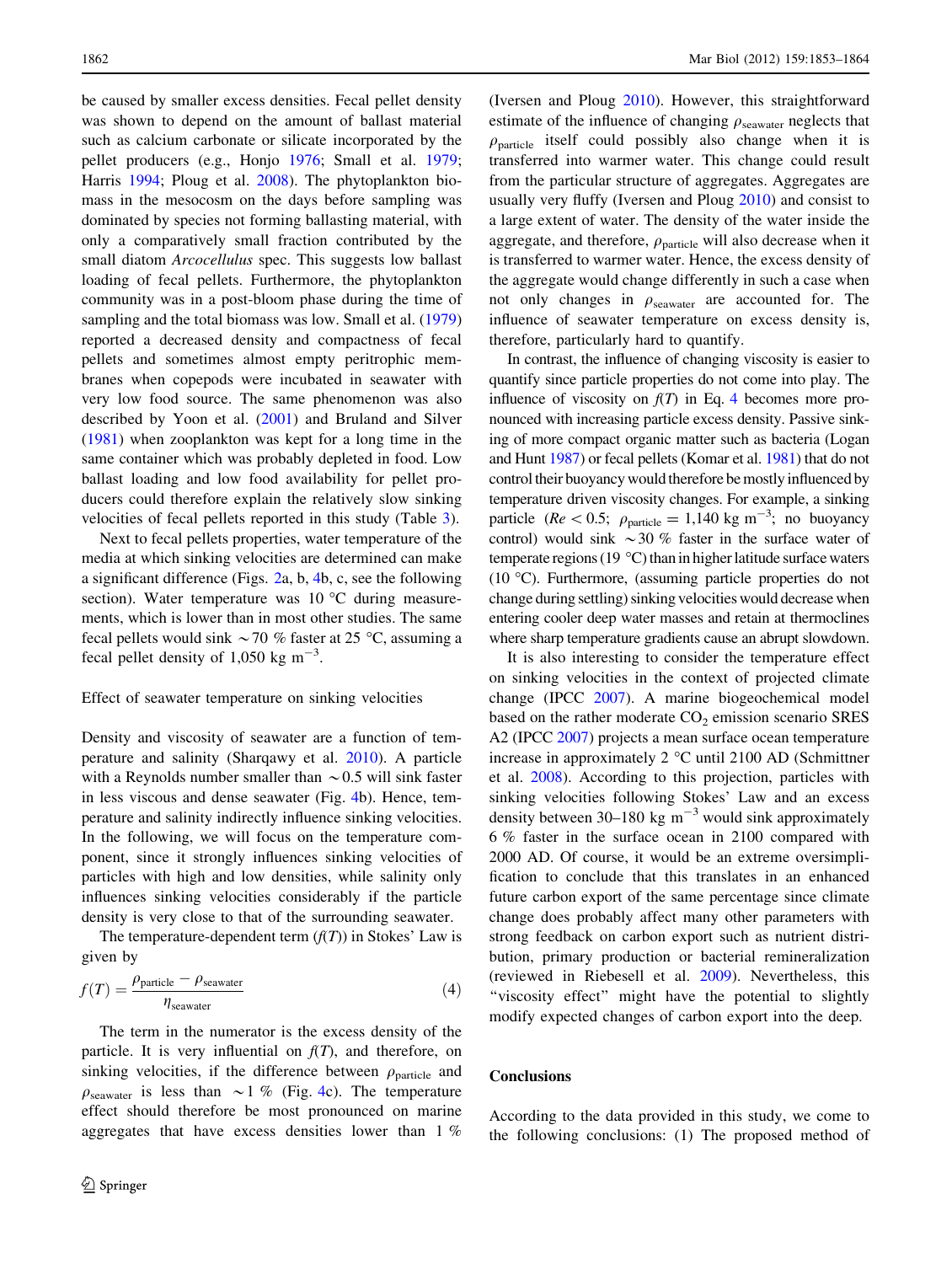<span id="page-10-0"></span>measuring sinking velocities with a  $FlowCAM^{\circledR}$  is easy to set up and provides reliable data for particles within a size range of approximately 3–400  $\mu$ m and sinking velocities of up to  $\sim$  200 m day<sup>-1</sup>. (2) Sinking velocities of phytoplankton cells were in reasonable agreement with reported literature values and were highest when the cells were ballasted with calcium carbonate. (3) The comparatively slow sinking velocities of fecal pellets stemming from sediment trap material of a mesocosm experiment are probably the result of low ballast loading and low compactness of the fecal pellets, as well as comparatively low measurement temperatures. (4) Temperature can have a large influence on sinking velocities due to the temperature-dependent change in seawater density and viscosity. This might be worth considering with respect to future carbon export.

Acknowledgments We thank Tim Boxhammer and Rafael Bermúdez Monsalve for their support with the sediment trap material as well as Tania Klüver, Tobias Grosskopf, Cordula Meyer, Lena Eggers, Jörn Thomsen, Luisa Federwisch, and Julia Saphörster for providing various phytoplankton species. This research was funded by the Federal Ministry of Education and Research (Bundesministerium für Bildung und Forschung; 03F0608A) in the framework of the Biological Impacts of Ocean Acidification (BIOACID) project (subproject 3.1.1). The experiments comply with the current laws of the country in which they were performed.

Open Access This article is distributed under the terms of the Creative Commons Attribution License which permits any use, distribution, and reproduction in any medium, provided the original author(s) and the source are credited.

#### References

- Armstrong RA, Lee C, Hedges JI, Honjo S, Wakeham SG (2002) A new, mechanistic model for organic carbon fluxes in the ocean based on the quantitative association of POC with ballast minerals. Deep-Sea Res Pt I 49:219–236
- Bienfang PK (1981) SETCOL: a technologically simple and reliable method for measuring phytoplankton sinking rates. Can J Fish Aquat Sci 38:1289–1294
- Bienfang PK, Harrison PJ, Quarmby LM (1982) Sinking rate response to depletion of nitrate, phosphate and silicate in four marine diatoms. Mar Biol 67:295–302
- Brenner H (1962) Effect of finite boundaries on the Stokes' resistance of an arbitrary particle. J Fluid Mech 12:35–48
- Bruland KW, Silver MW (1981) Sinking rates of fecal pellets from gelatinous zooplankton (salps, pteropods, doliolids). Mar Biol 63:295–300
- Clegg SL, Whitfield M (1990) Application of a generalized scavenging model to time-series 234Th and particle data obtained during the JGOFS North Atlantic bloom experiment. Deep-Sea Res Pt I 40:1529–1545
- Engel A, Szlosek J, Abramson L, Liu ZF, Lee C (2009) Investigating the effect of ballasting by  $CaCO<sub>3</sub>$  in Emiliania huxleyi: I. Formation, settling velocities and physical properties of aggregates. Deep-Sea Res Pt I 56:1396–1407
- Eppley RW, Holmes RW, Strickland JDH (1967) Sinking rates of marine phytoplankton measured with a fluorometer. J Exp Mar Biol Ecol 1:191–208
- Feinberg LR, Dam HG (1998) Effects of diet on dimensions, density and sinking rates of fecal pellets of the copepod Acartia tonsa. Mar Ecol Prog Ser 175:87–96
- Fischer G, Karakas G (2009) Sinking rates and ballast composition of particles in the Atlantic Ocean: implications for the organic carbon fluxes to the deep ocean. Biogeosciences 6:85–102
- Francois R, Honjo S, Krishfield R, Manganini S (2002) Factors controlling the flux of organic carbon to the bathypelagic zone of the ocean. Global Biogeochem Cy. doi[:1010.1029/2001GB](http://dx.doi.org/1010.1029/2001GB001722) [001722](http://dx.doi.org/1010.1029/2001GB001722)
- Giddings JC, Ho J (1995) Accurate measurement of density of colloidal latex particles by sedimentation field-flew fractionation. Langmuir 11:2399–2404
- Happel J, Brenner H (1991) Low Reynolds number hydrodynamics with special applications to particulate media. Kluwer, Dordrecht
- Harris RP (1994) Zooplankton grazing on the coccolithophore Emiliania huxleyi and its role in inorganic carbon flux. Mar Biol 119:431–439
- Holland DP (2010) Sinking rates of phytoplankton filaments oriented at different angles: theory and physical model. J Plankton Res 32:1327–1336
- Honjo S (1976) Coccoliths: production, transportation and sedimentation. Mar Micropaleontol 1:65–79
- IPCC (2007) Climate change 2007: the physical science basis. Contribution of working group I to the fourth assessment report of the intergovernmental panel on climate change. Cambridge University Press, Cambridge
- Iversen MH, Ploug H (2010) Ballast minerals and the sinking carbon flux in the ocean: carbon-specific respiration rates and sinking velocity of marine snow aggregates. Biogeosciences 7:2613– 2624
- Klaas C, Archer DE (2002) Association of sinking organic matter with various types of mineral ballast in the deep sea: implications for the rain ratio. Global Biogeochem Cy. doi:[1110.1029/](http://dx.doi.org/1110.1029/2001GB001765) [2001GB001765](http://dx.doi.org/1110.1029/2001GB001765)
- Komar PD, Morse AP, Small LF (1981) An analysis of sinking rates of natural copepod and euphausiid fecal pellets. Limnol Oceanogr 26:172–180
- Lecourt M, Muggli DL, Harrison PJ (1996) Comparison of growth and sinking rates of non-coccolith- and coccolith-forming strains of Emiliania huxleyi (Prymnesiophyceae) grown under different irradiances and nitrogen sources. J Phycol 32:17–21
- Logan BE, Hunt JR (1987) Advantages to microbes of growth in permeable aggregates in marine systems. Limnol Oceanogr 32:1034–1048
- McNown JS, Malaika J (1950) Effect of particle shape on settling velocity at low Reynolds numbers. Trans Am Geophys Un 31:74–82
- O'Brien KR, Waite AM, Alexander BL, Perry KA, Neumann LE (2006) Particle tracking in a salinity gradient: a method for measuring sinking rate of individual phytoplankton in the laboratory. Limnol Oceanogr-Meth 4:329–335
- Paffenhöfer GA, Knowles SC (1979) Ecological implications of fecal pellet size, production and consumption by copepods. J Mar Res 37:35–49
- Passow U (2004) Switching perspectives: do mineral fluxes determine particulate organic carbon fluxes or vice versa? Geochem Geophy Geosy. doi:[04010.01029/02003GC000670](http://dx.doi.org/04010.01029/02003GC000670)
- Passow U, Alldredge AL, Logan BE (1994) The role of particulate carbohydrate exudates in the flocculation of diatom blooms. Deep-Sea Res Pt I 41:335–357